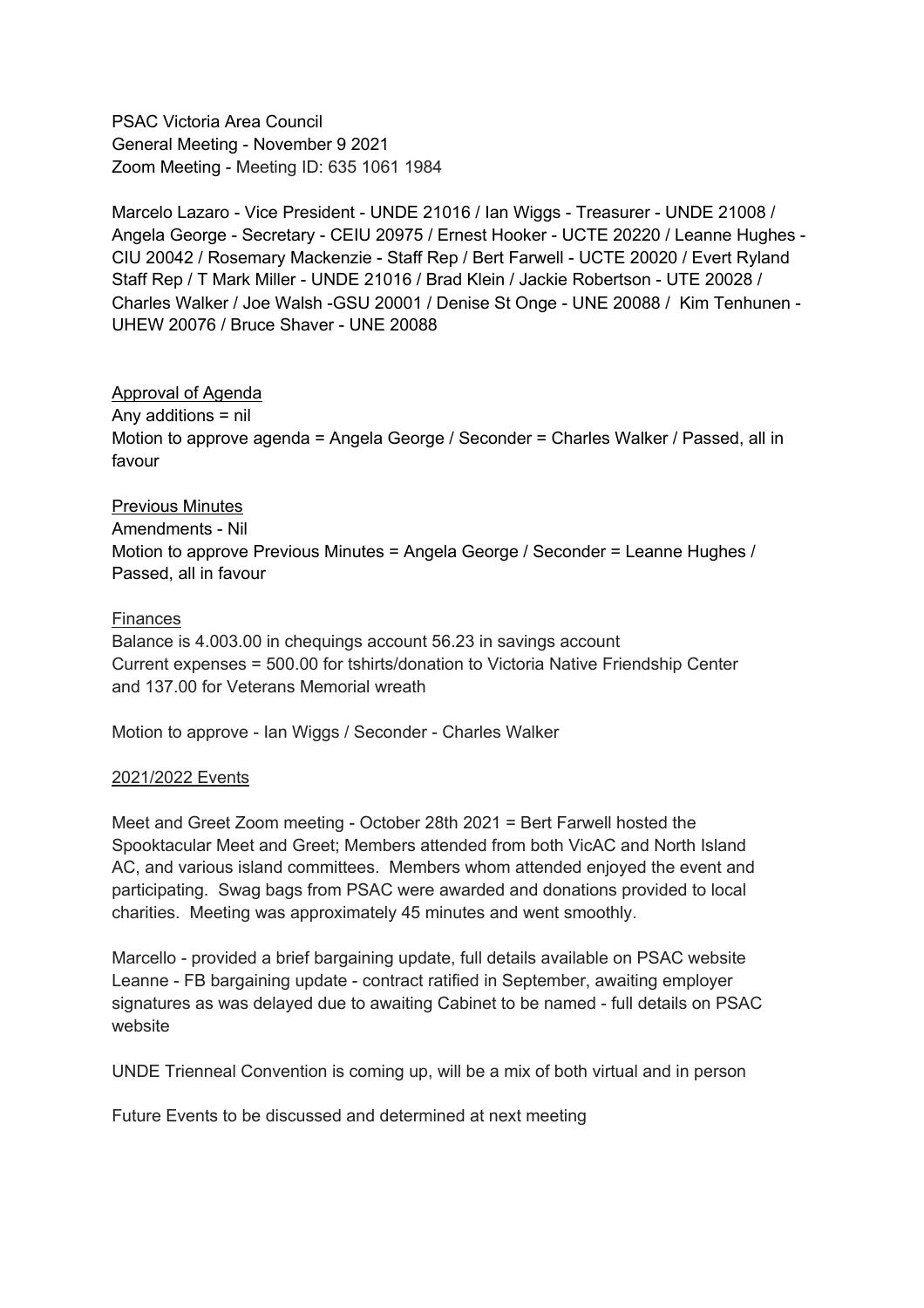#### Donation request

The Women's committee is again organizing a virtual memorial event for the December 6th Montreal Massacre memorial and is collecting donations to provide to the Victoria Women's Transition House and Comox Valley Transition house.

Angela George motioned - a 250.00 donation to be provided to the Victoria Women's Transition House and a 250.00 donation to be provided to the Comox Valley Transition House for a total donation of 500.00

Seconded - Leanne Hughes

Notation - the cheques will be written directly to the charities, the cheques will be sent to the Women's Committee to be sent to the charities with the various and other donations the Women's committee collects.

#### Election for Delegate to PSAC National Convention 2021

Eleven members to vote / Vote requires 50% plus 1 / Evert Ryland holding elections

Discussion around alternate delegates / Decision to elect 3 alternates

Discussion around observers / if VicAC would like to sponsor observers request must go to National PSAC office

Denis St Onge joined meeting / 12 members to vote Meeting also had 2 staff reps and 2 quests (non voters)

Patricia (Trish) Martin was in absentia - James Little provided a statement to Evert - Trish Martin is allowed to be nominated and have her nominator on her behalf, she has provided Regional PSAC office her confirmation she would stand for the position/nomination

Zoom polling was not working - Evert advised votes would be texted to both himself and to Rosemary; phone numbers provided to sent votes via text to = Evert 604-833-7498 and Rosemary 250-881-5273

Nominations for Delegate Marcelo Lazaro by Brad Klein, Seconded by Ernest Hooker Leanne Hughes by Ian Wiggs, Seconded by Joe Walsh Patricia Martin by Angela George, Seconded by Leanne Hughes

All nominees accepted their nominations Trish spoken for by Angela, Leanne and Marcelo each spoke for themselves

*1st round of votes by text*

Trish 4 votes / Leanne 4 votes / Marcelo votes 2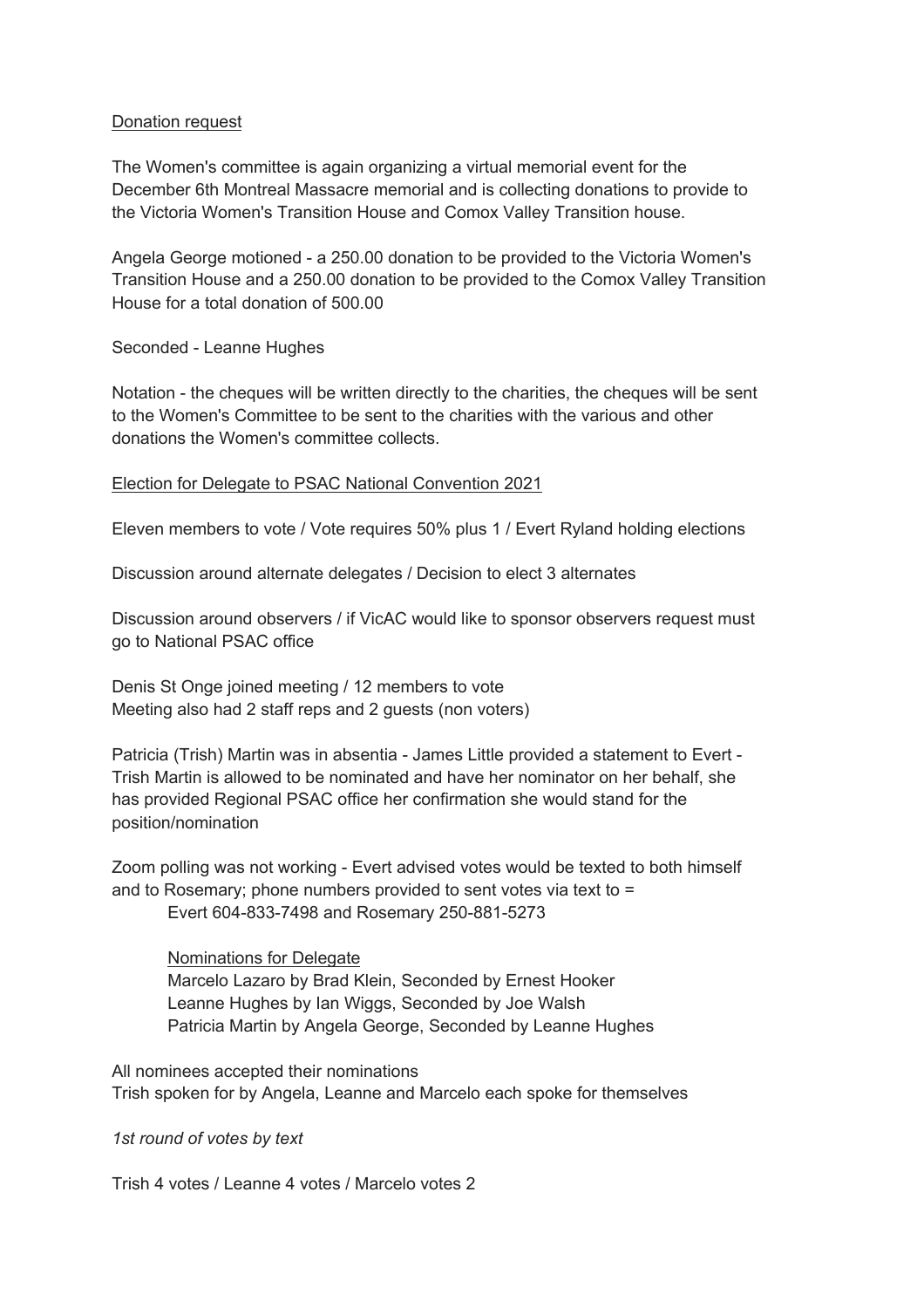Evert advised as 50% plus one not achieved the person with the lowest votes would be removed.

Discussion around text voting and how many votes received by each (Evert and Rosemary) discrepancy in votes received to each phone number. While in discussion of text voting, Zoom polling was able to be enabled and used

*2nd round of votes by zoom poll*

Leanne 40% / Marcelo 30% / Trish 30%

Discussion around vote count / Marcelo removed himself from the vote Bruce had to leave meeting - 11 members voting

*3rd round of votes by Zoom poll*

Trish 36% / Leanne 64%

Leanne Hughes named Delegate

Nominations for 1st Alternate Marcelo Lazaro by Denis St Onge, Seconded by Brad Klein Patricia Martin by Angela George, Seconded by Charles Walker

Marcelo accepted nomination / Angela advised Trish accepted nomination

Votes by Zoom

Trish 55% / Marcelo 45%

Patricia (Trish) Martin named 1st Alternate Delegate

Nominations for 2nd Alternate Marcelo Lazaro by Leanne Hughes, Seconded by Angela George

Marcelo accepted nomination

Marcelo Lazaro acclaimed to be 2nd Alternate

Nominations for 3rd Alternate Ernest Hooker by Marcelo Lazaro, Seconded by Angela George

Ernest accepted nomination

Ernest Hooker acclaimed to be 3rd Alternate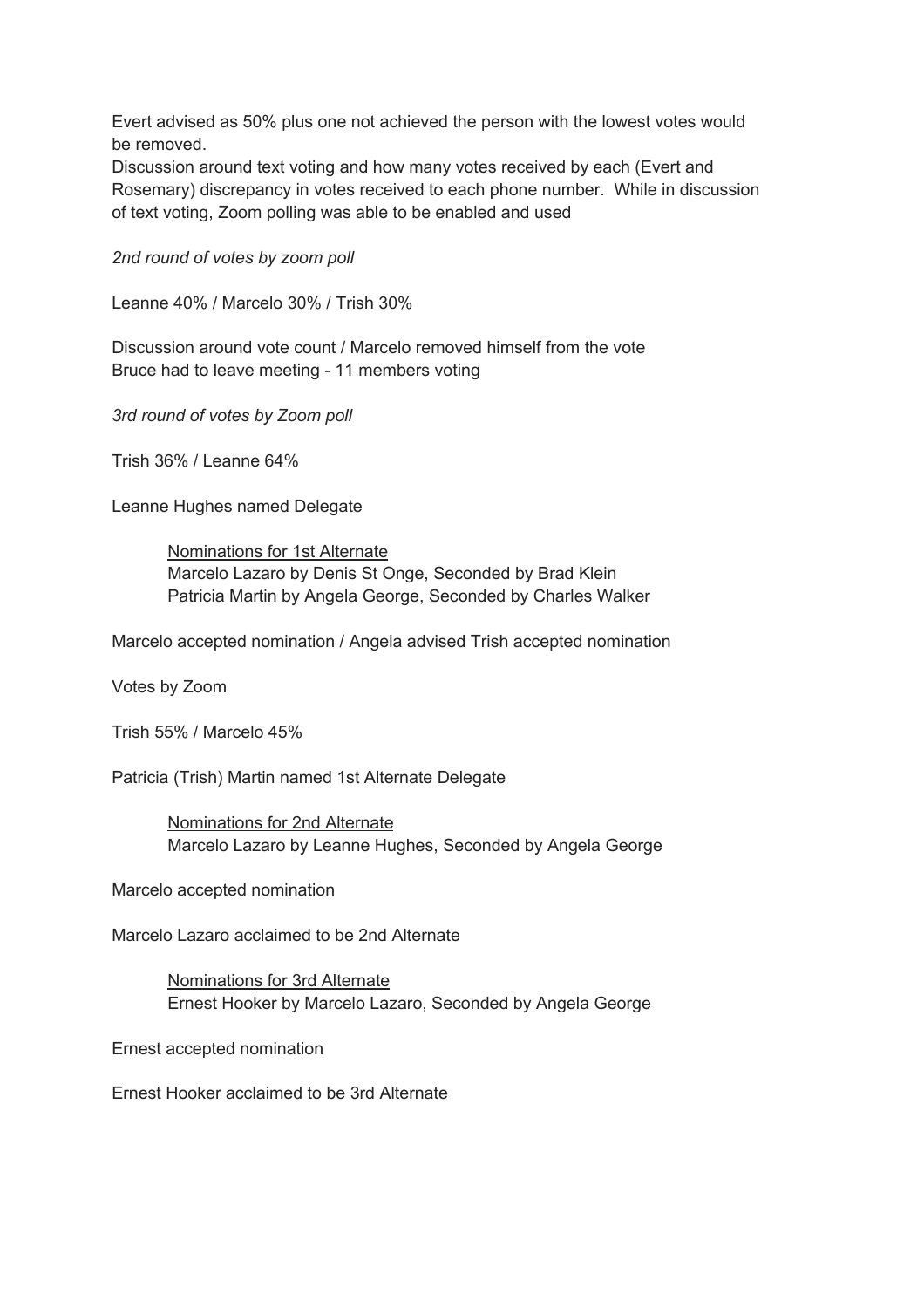### Round Table

Charles - wondering if an approximate date has been set for VicAC AGM meeting / Marcelo advised date not yet set but is usually held in late January or early February

Denise - local is Parks and Passport members - notes that the Passport members are not getting the recognition they deserve, they have had increased work load with the borders opening and travel beginning to resume. Noted his local has funds for a potential publicity campaign to highlight how Public Servants have continued to provide steady service throughout the Covid pandemic, will be reaching out to passport members and Regional PSAC

Angela - This will be my last meeting as Secretary, minutes for this meeting will be completed but new secretary required for future; local update most member reaching out since last meeting have been in regards to the vaccination mandate; employer was not communicating any information prior to the formal roll out, and when announced members advised their managers they would be requesting an accommodation based on medical and religion and answer were not provided and information not communicated as to what information would be required. These members were referred to local rep for assistance

Ernest - spoke to bargaining efforts and would like to see efforts made to have members also push the Employer to have fair and timely negotiations made

Bert - Thanked council for allowing him to continue being a guest

Joe Walsh - advised was his first meeting (Welcome Joe)

Leanne - Employer reached out to members on 699 leave in regards to the vaccination attestations and upset and worry was caused

Jackie - advised was her first meeting, noted her employer is just now rolling out their vaccination policy (Welcome Jackie)

Kim - advised was her 1st meeting (Welcome Kim)

Evert - advised he had deleted all text received in regards to voting as voting was conducted by zoom. Also noted he is the current regional PSAC Health and Safety rep, please contact him if assistance or information is needed

Rosemary - also has deleted text received in regards to voting, PSAC calendars will be mailed to membership again with the Union Voice. Members encouraged to update and/or enroll via website, expected that calendars will be mailed out with the December issue of the Union Voice / Regional office are facing multiple factors with reopening, all safety and capacity parameters to be compared to spaces available at each office, reopening date unknown